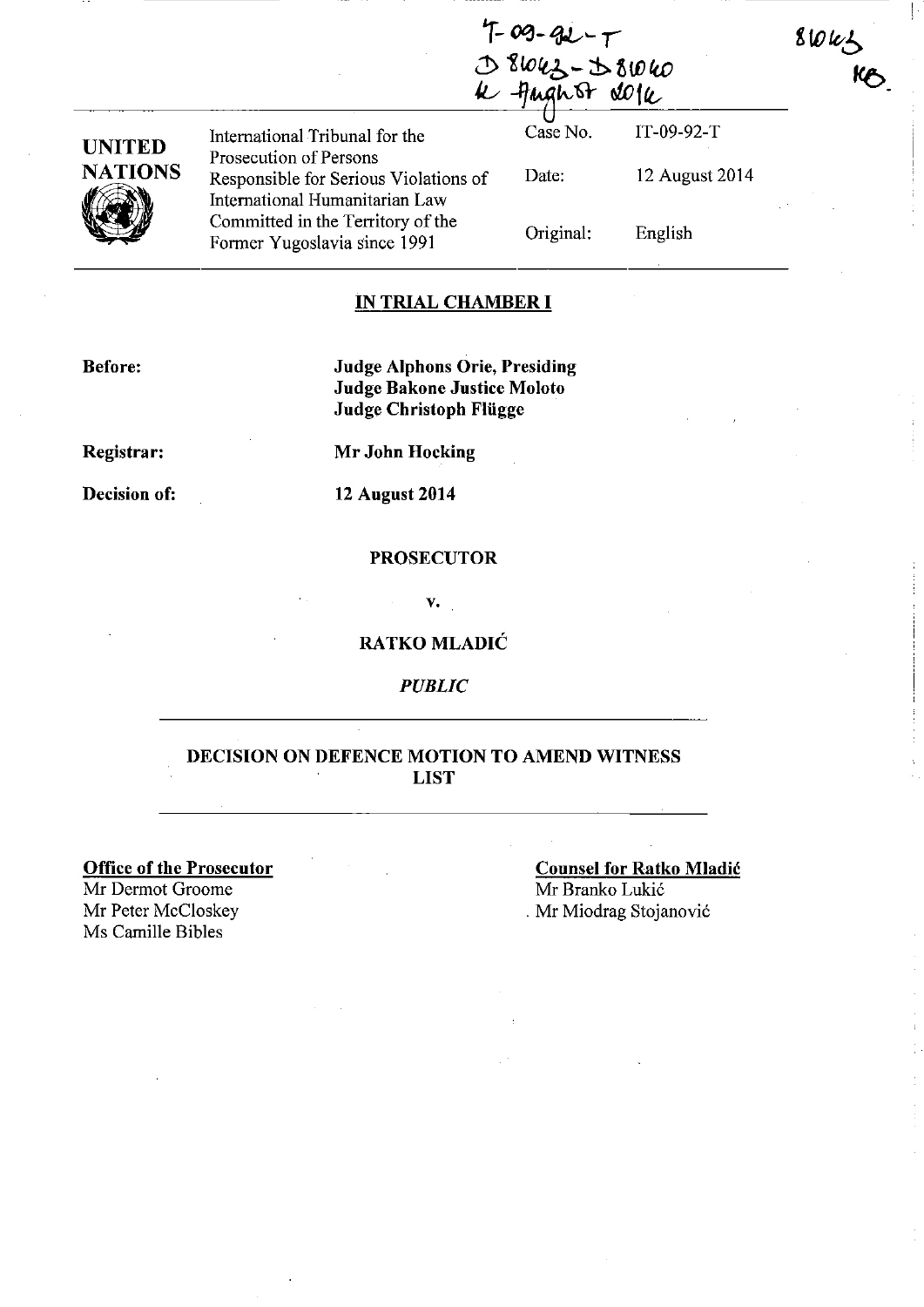### **I. PROCEDURAL HISTORY**

1. On 10 July 2014, the Defence filed a motion requesting leave to add three witnesses to its witness list ("Motion").<sup>1</sup> On 15 July 2014, the Prosecution responded to the Motion ("Response"), partly objecting to it.<sup>2</sup>

### **II. SUBMISSIONS OF THE PARTIES**

2. The Defence submits that all three witnesses were inadvertently omitted from its final witness list filed on 19 May 2014.<sup>3</sup> For one of the witnesses, Mendeljev Djurić, the Defence submits that he was included in the Defence's original list but then removed by mistake.<sup>4</sup> The Defence submits that it does not seek an increase of the time granted to present its case-in-chief.<sup>5</sup>

3. The Prosecution does not object to the addition of one of the witnesses ("Witness  $X$ ").<sup>6</sup> In relation to Predrag Drinić and Mendeljev Djurić, the Prosecution submits that they were Prosecution witnesses in this case and that the Chamber previously instructed the Defence to refrain from putting Prosecution witnesses on its witness list but rather to make applications to recall such witnesses.<sup>7</sup>

## **III. APPLICABLE LAW**

4. Pursuant to Rule 73 *ler* (D) of the Rules of Procedure and Evidence ("Rules"), the Defence may, after commencement of the defence case, file a motion to vary the decision as to which witnesses may be called. The Chamber may grant any motion for an amendment to the Defence's Rule 65 *ter* witness list if satisfied that it is in the interests of justice.<sup>8</sup> In this respect, the Chamber must balance the Accused's right to present the available evidence during his defence case with the right of the Prosecution to have adequate time and facilities to prepare.<sup>9</sup> The Chamber will consider the burden placed on the Prosecution by the late addition of a witness to the Rule 65 *ler* witness list, 10 The Chamber will also consider whether the proposed evidence is *prima facie* relevant and of

5 *Ibid.* 

Defence Motion to Amend Witness List, 10 July 2014 (Confidential), para. 2.<br>Prosecution Response to Defence Motion to Amend its Witness List, 15 July 2014 (Confidential), paras 1-2.

Motion, para. 2.

 $\overline{4}$ Motion, para. 6.

<sup>6</sup> Response, para. I.

Response, para. 2.

*See Prosecutor v. Gotovina ef 01.,* Case No. IT-06-90-T, Decision on Cermak Defence's Fourth Motion to Amend the Rule 65 *ter* (G) Witness List, 15 October 2009, para. 3 and sources cited therein.

 $\int_{10}^{9}$  *Ibid.* 

<sup>10</sup>*Ihid.*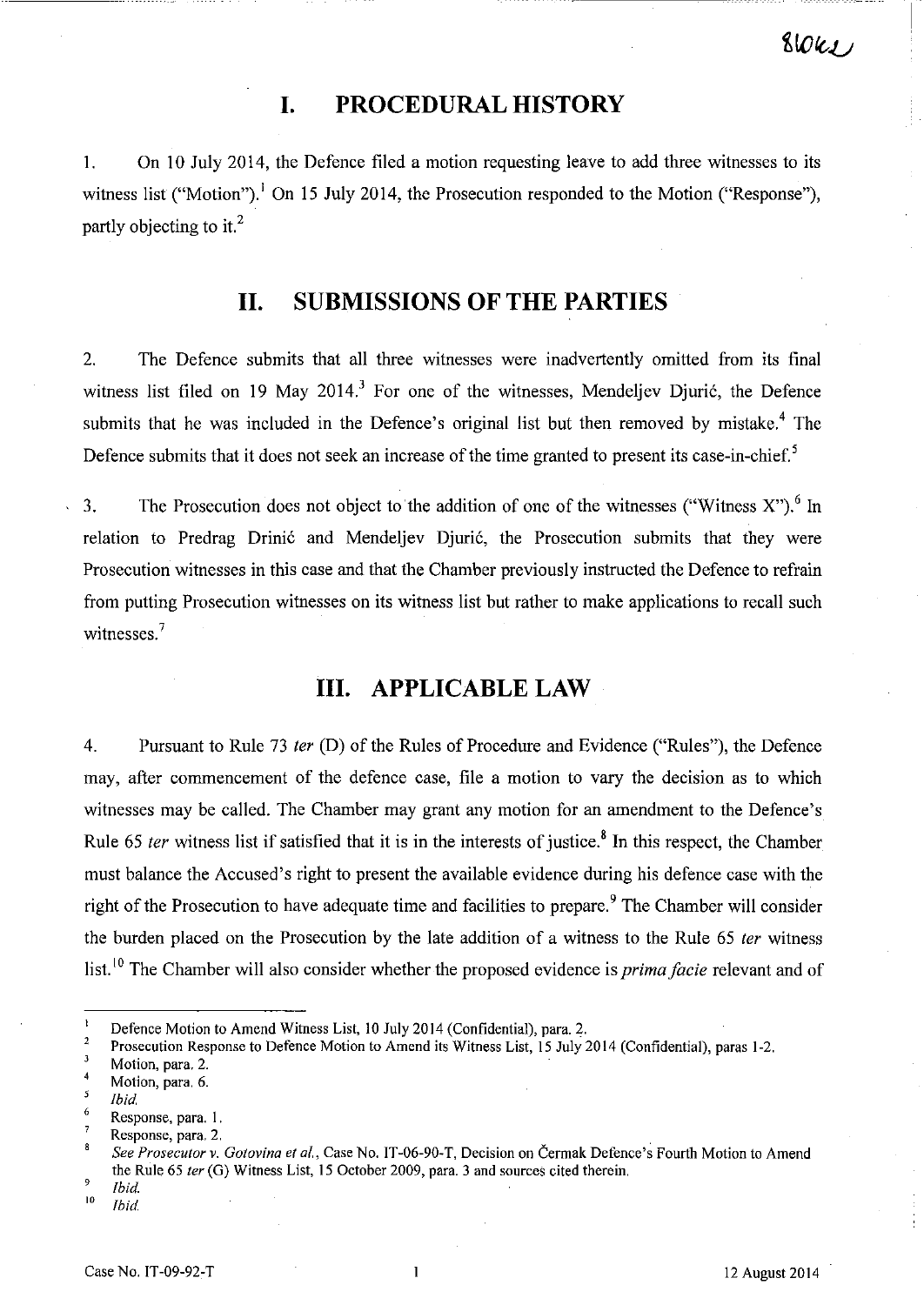probative value.<sup>11</sup> The Chamber will further consider whether the Defence has shown good cause why it did not seek to add the witness to the list at an earlier stage of the proceedings.<sup>12</sup> Good cause may exist where witnesses have only recently become available to give evidence or where the relevance of the evidence has only recently become apparent.<sup>13</sup>

### **IV. DISCUSSION**

5. In relation to Djuric and Drinic, the Chamber has compared the information provided by the Defence in the Motion with the evidence given by witnesses Djuric and Drinic. Based on this comparison, the Chamber is satisfied that the Defence's suggested witnesses are Prosecution witnesses who already gave evidence in this case. The Chamber gave clear guidance that in such instances the Defence should refrain from putting Prosecution witnesses on its witness list and instead make applications to recall such witnesses.<sup>14</sup> The Chamber will therefore deny the Motion as it pertains to Djurić and Drinić. The Chamber notes that any application to recall these two witnesses, because their evidence was admitted under Rule 92 *bis* of the Rules, would need to demonstrate that reconsideration of the Chamber's decision admitting these witnesses' evidence under Rule 92 *bis* is warranted, so that upon the witnesses' appearance the Defence may question the witnesses pursuant to Rule 90 (H) (i) of the Rules.<sup>15</sup>

6. In relation to Witness X, the Chamber notes the Defence's submission that this witness was inadvertently omitted from its witness list. The Defence makes no further submissions in this regard failing to show good cause. The Chamber has further reviewed the Rule 65 *ler* summary for Witness X. Witness X would testify about an alleged conversation between Momir Nikolic and Vujadin Popovic in the morning of 12 July 1995 in front of Hotel Fontana as well as his own presence there. Under these circumstances, the Chamber finds the proposed testimony to be *prima facie* relevant and of probative value. The Chamber also notes the Prosecution's non-objection to the addition of Witness X to the Defence witness list, indicating that it would not be prejudiced by the addition. For the foregoing reasons, the Chamber considers that it is in the interests of justice to grant the addition of Witness X to the Defence witness list.

 $\frac{11}{12}$  *[bid. Ibid.* 

 $\frac{12}{13}$  *Ibid.* 

<sup>13</sup>*Ibid.* 

<sup>14</sup>*See* T. 20977, 20989-20990.